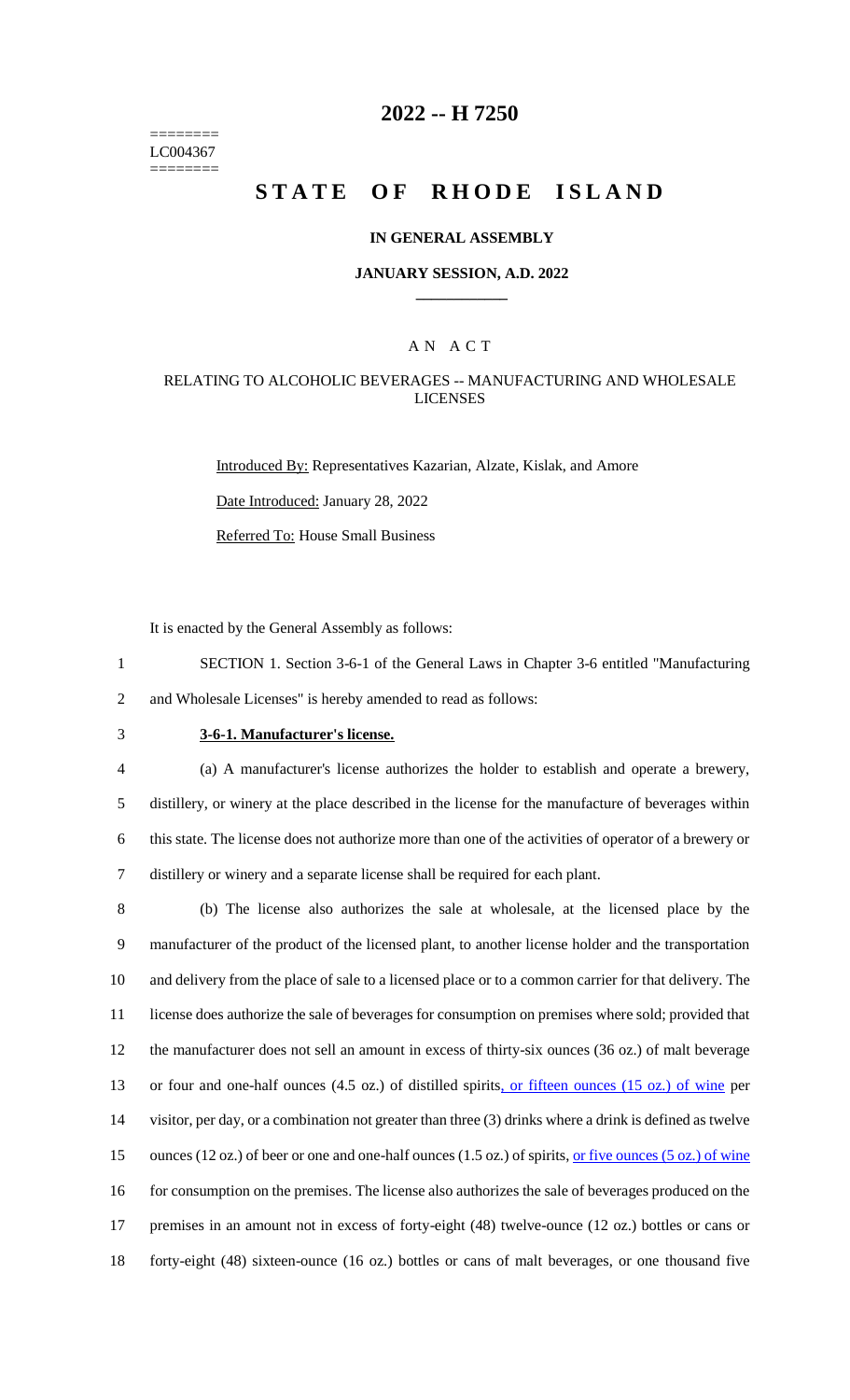1 hundred milliliters (1,500 ml) of distilled spirits, or three (3) seven hundred fifty milliliter (750 ml) 2 bottles of wine or the equivalent amount of wine sold by the can or other container, per visitor, per day, to be sold in containers that may hold no more than seventy-two ounces (72 oz.) each. These beverages may be sold to the consumers for off-premises consumption, and shall be sold pursuant to the laws governing retail Class A establishments. The containers for the sale of beverages for off-premises consumption shall be sealed. The license does not authorize the sale of beverages in this state for delivery outside this state in violation of the law of the place of delivery. The license holder may provide to visitors, in conjunction with a tour or tasting, samples, clearly marked as samples, not to exceed three hundred seventy-five milliliters (375 ml) per visitor for distilled spirits and seventy-two ounces (72 oz.) per visitor for malt beverages at the licensed plant by the manufacturer of the product of the licensed plant to visitors for off-premises consumption. The license does not authorize providing samples to a visitor of any alcoholic beverages for off- premises consumption that are not manufactured at the licensed plant. All manufacturer licenses conducting retail sales or providing samples shall be subject to compliance with alcohol server training and liquor liability insurance requirements set forth in §§ 3-7-6.1 and 3-7-29 and the regulations promulgated thereunder.

 (c) The annual fee for the license is three thousand dollars (\$3,000) for a distillery producing more than fifty thousand gallons (50,000 gal.) per year and five hundred dollars (\$500) for a distillery producing less than or equal to fifty thousand gallons (50,000 gal.) per year; five hundred dollars (\$500) for a brewery; and one thousand five hundred dollars (\$1,500) for a winery producing more than fifty thousand gallons (50,000 gal.) per year and five hundred dollars (\$500) per year for a winery producing less than fifty thousand gallons (50,000 gal.) per year. All those fees are prorated to the year ending December 1 in every calendar year and shall be paid to the general treasurer for the use of the state.

SECTION 2. This act shall take effect upon passage.

======== LC004367 ========